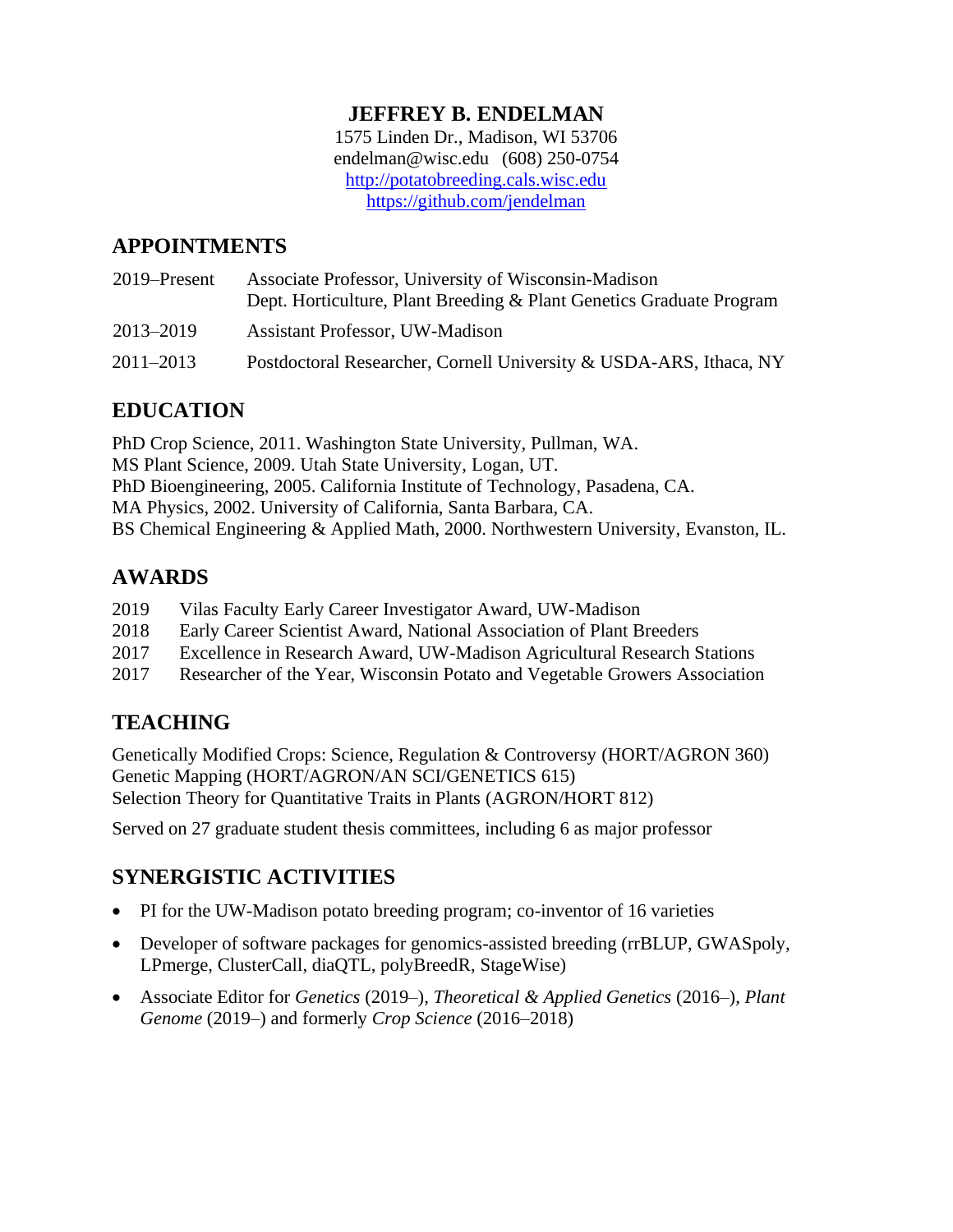### **SELECTED GRANTS**

- \$4.3M USDA-NIFA-SCRI: *Tools for Genomics-Assisted Breeding in Polyploids* (Co-PD), 2020-2024.
- \$6.0M USDA-NIFA-SCRI*: Creating a New Paradigm for Potato Breeding based on True Seed* (PD), 2019–2023
- \$0.5M USDA-NIFA-AFRI: *Joint Linkage Analysis and Selection in Autotetraploid Potato and Blueberry* (PD), 2019–2023
- \$0.5M USDA-NIFA-AFRI: *Improving Breeding Efficiency in Autotetraploids with Genomewide Prediction* (Co-PD), 2014–2018

### **INVITED TALKS** (last 4 years)

- *Genomic selection in potato.* Plant Sciences Symposia Series. Virtual Symposium. April 24, 2020.
- *Joint OTL analysis of a tetraploid potato diallel population.* Plant and Animal Genome XXVIII, San Diego, CA. Jan. 13, 2020.
- *Genomics-assisted breeding of autotetraploid potato.* Dept. Crop Sciences, University of Illinois, Urbana, IL. Nov. 20, 2019.
- *Genomics-assisted breeding of autotetraploid potato.* James Hutton Institute, Dundee, UK. Nov. 12, 2019.
- *Genomics-assisted breeding of autotetraploid potato.* Roslin Institute, University of Edinburgh, UK. Nov. 11, 2019.
- *Genomics-assisted breeding of autotetraploid potato.* Dept. Plant Sciences, Montana State University, Bozeman, MT. Oct. 22, 2019.
- *Genomics-assisted breeding in potato.* 2019 National Association of Plant Breeders Annual Meeting, Pine Mountain, GA. Aug. 28, 2019.
- *Genotype quality in polyploids.* Polyploid Genomics Data Management and Analysis (EiB Working Group), International Potato Center (CIP), Lima, Peru. May 8, 2019.
- *Genomic selection in tetraploid potato.* 19th Joint Meeting of the European Association of Potato Research and EUCARPIA, Rostock, Germany. Dec. 6, 2018.
- Genomics-assisted breeding for autotetraploid potato. 2<sup>nd</sup> International Meeting on Plant Breeding, University of São Paulo, Piracicaba, Brazil. Oct. 4, 2018.
- *Genetic variance partitioning and genome-wide prediction in tetraploid potato.* Symposium on Polyploid Genetics and Breeding, Wageningen University, The Netherlands. June 14, 2018.
- *Genome-wide prediction in tetraploid potato using pedigree and marker information.* Plant and Animal Genome XXVI, San Diego, CA. Jan. 14, 2018.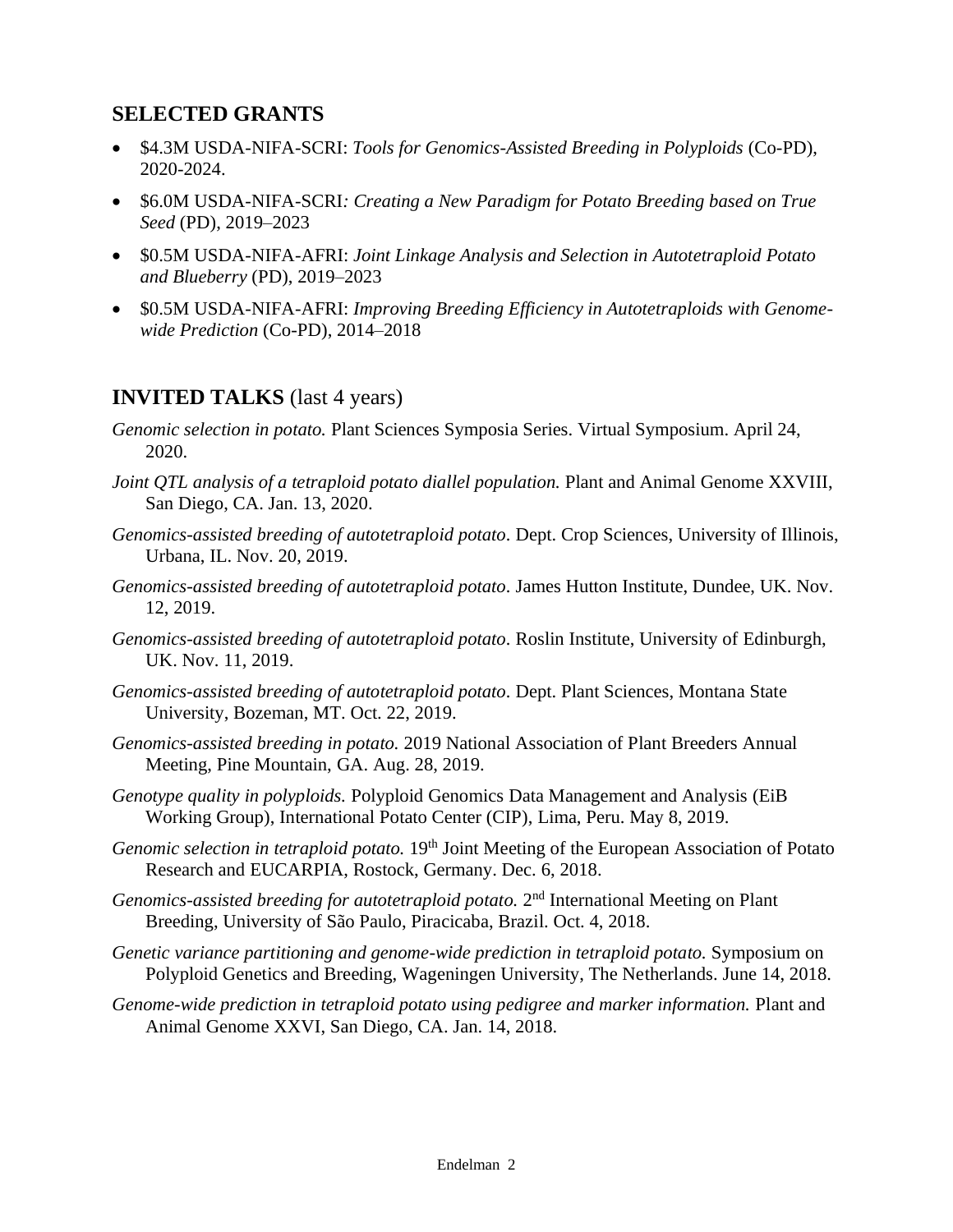## **REFEREED PUBLICATIONS** (last 4 years)

- Zheng C, Amadeu RR, Muñoz PR, Endelman JB (2021) Haplotype reconstruction in connected tetraploid F1 populations Genetics. doi:10.1093/genetics/iyab106
- Amadeu RR, Muñoz PR, Zheng C, Endelman JB (2021) QTL mapping in outbred tetraploid (and diploid) diallel populations. Genetics. doi:10.1093/genetics/iyab124
- Karki HS, Halterman DA, Endelman JB (2021) Characterization of a late blight resistance gene homologous to R2 in potato variety Payette Russet. American Journal of Potato Research 98:78–84. doi:10.1007/s12230-020-09811-2
- Matias FI, Caraza-Harter MV, Endelman JB (2020) FIELDimageR: An R package to analyze orthomosaic images from agricultural field trials. Plant Phenome Journal 3:e20005. doi:10.1002/ppj2.20005
- Amadeu RR, Ferrão LFV, de Bem Oliveira I, Benevenuto J, Endelman JB, Muñoz PR (2020) Impact of dominance effects on autotetraploid genomic prediction. Crop Science 60:656– 665. doi:10.2135/csc2.20075
- Caraza-Harter MV, Endelman JB (2020) Image-based phenotyping and genetic analysis of potato skin set and color. Crop Science 60:202-210. doi:10.1002/csc2.20093
- Matias FI, Alves FC, Meireles KGX, Barrios SCL, do Valle CB, Endelman JB, Fritsche-Neto R (2019) On the accuracy of genomic prediction models considering multi-trait and allele dosage in *Urochloa* spp. interspecific tetraploid hybrids. Molecular Breeding 39:100.
- Matias FI, Meireles KGX, Nagamatsu ST, Barrios SCL, do Valle CB, Carazzolle MF, Fritsche-Neto R, Endelman JB (2019) Expected genotype quality and diploidized marker data from genotyping-by-sequencing of *Urochloa* spp. tetraploids. Plant Genome 12:190002.
- de Bem Oliveira I, Resende Jr. MFR, Ferrão LFV, Amadeu RR, Endelman JB, Kirst M, Coelho ASG, Muñoz PR (2019) Genomic prediction of autotetraploids; Influence of relationship matrices, allele dosage, and continuous genotyping calls in phenotype prediction. G3 (Bethesda) 9:1189–1198.
- Schmitz Carley CA, Coombs JJ, Clough ME, De Jong WS, Douches, Haynes KG, Higgins CR, Holm DG, Miller Jr. JC, Navarro FM, Novy RG, Palta JP, Parish DL, Porter GA, Sathuvalli VR, Thompson AL, Yencho GC, Zotarelli L, Endelman JB (2019) Genetic covariance of environments in the Potato National Chip Processing Trial. Crop Science 59:107–114.
- Bali S, Patel G, Novy R, Vining K, Brown C, Holm D, Porter G, Endelman J, Thompson A, Sathuvalli V (2018) Evaluation of genetic diversity among Russet potato clones and varieties from breeding programs across the United States. PLoS ONE 13(8):e0201415.
- Endelman JB, Schmitz Carley CA, Bethke PC, Coombs JJ, Clough ME, da Silva WL, De Jong WS, Douches DS, Frederick CM, Haynes KG, Holm DG, Miller JC, Muñoz PR, Navarro FM, Novy RG, Palta JP, Porter GA, Rak KT, Sathuvalli VR, Thompson AL, Yencho GC (2018) Genetic variance partitioning and genome-wide prediction with allele dosage information in autotetraploid potato. Genetics 209:77–87.
- Braun SR, Endelman JB, Haynes K, Jansky S (2017) Quantitative trait loci for resistance to common scab and cold-induced sweetening in diploid potato. Plant Genome 10:3.